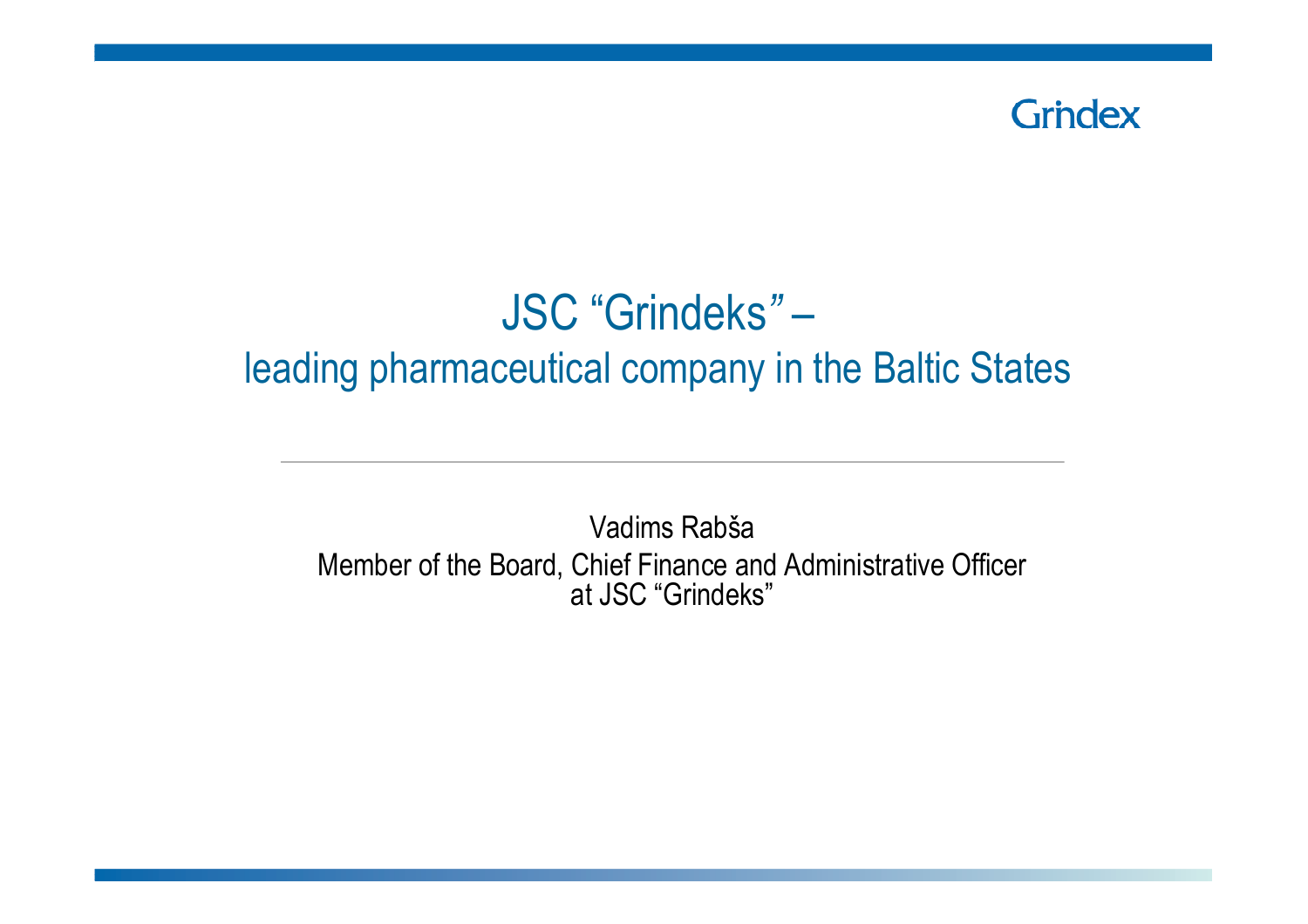#### About "Grindeks"

- Innovative, technologically advanced pharmaceutical company  $\overline{O}$
- Broad knowledge and experience throughout the entire product life cycle $\bigcirc$
- Investments 2006-2011 51.32 million euro $\overline{O}$

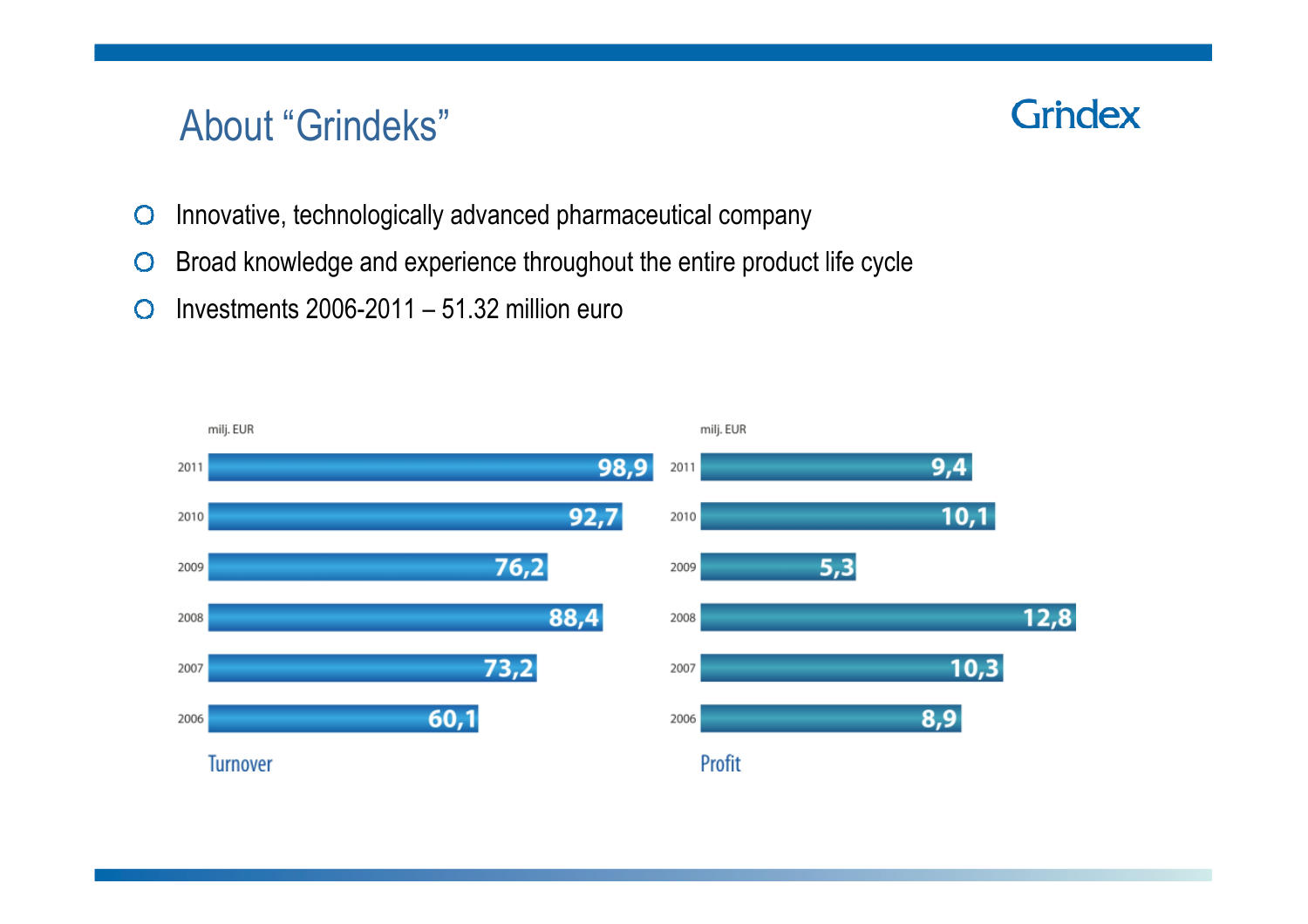# Vertical integration of all operational processes ensures Grindex the complete development of product, using own resources

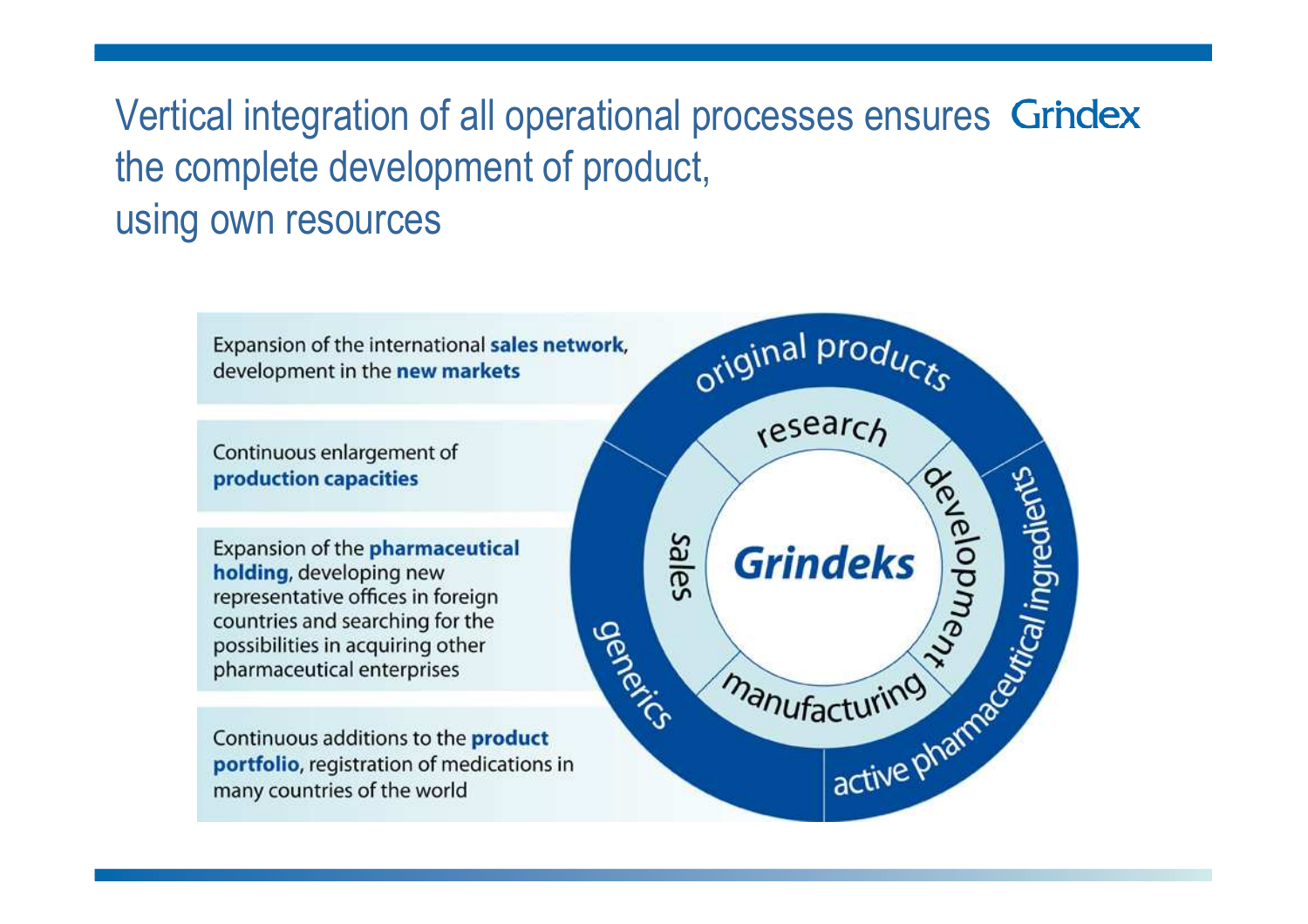## Structure of *"*Grindeks" holding company

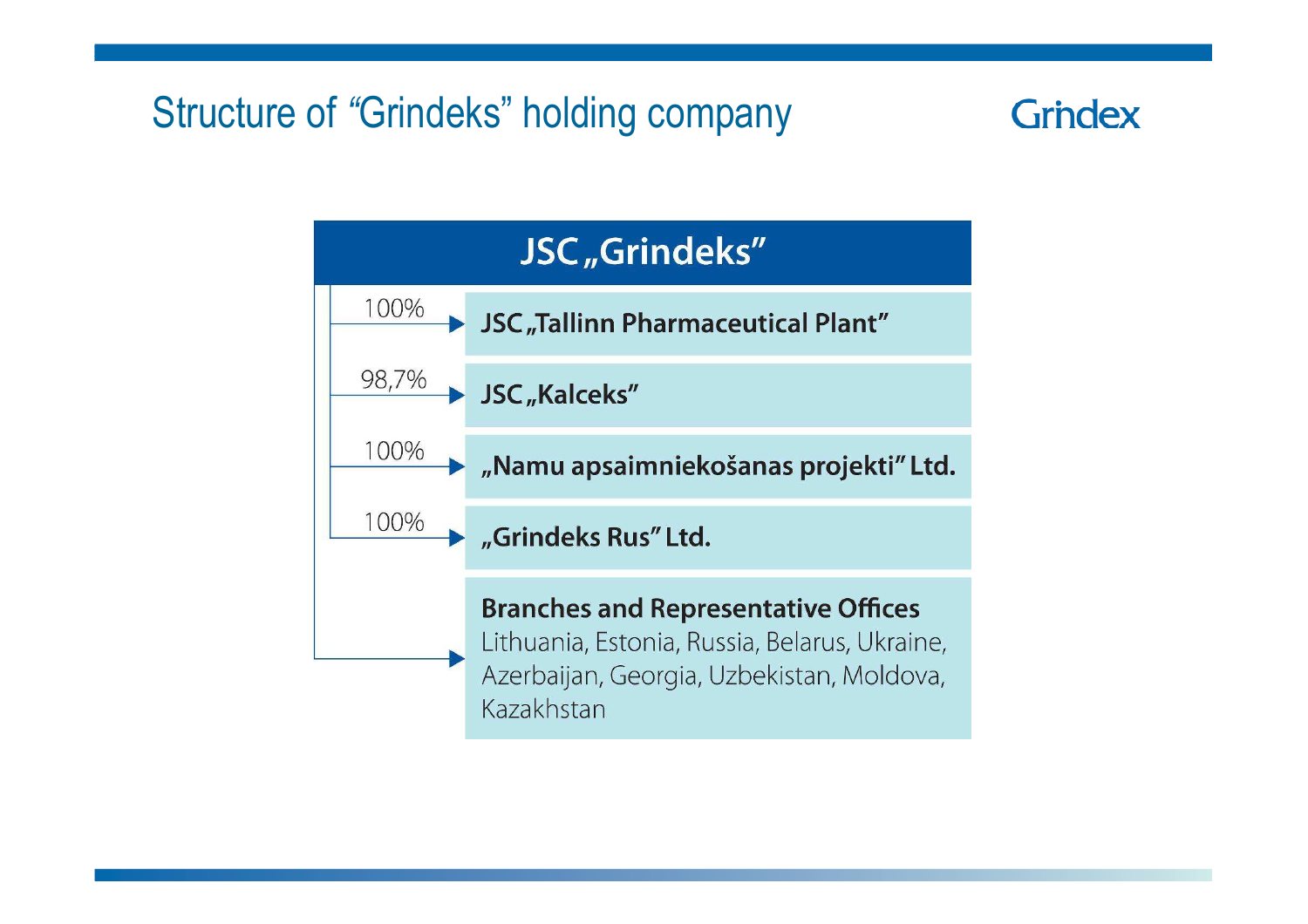## "Grindeks" in the world

## **Grindex**

Products are exported to 50 countries and export comprises 95% of the total sales

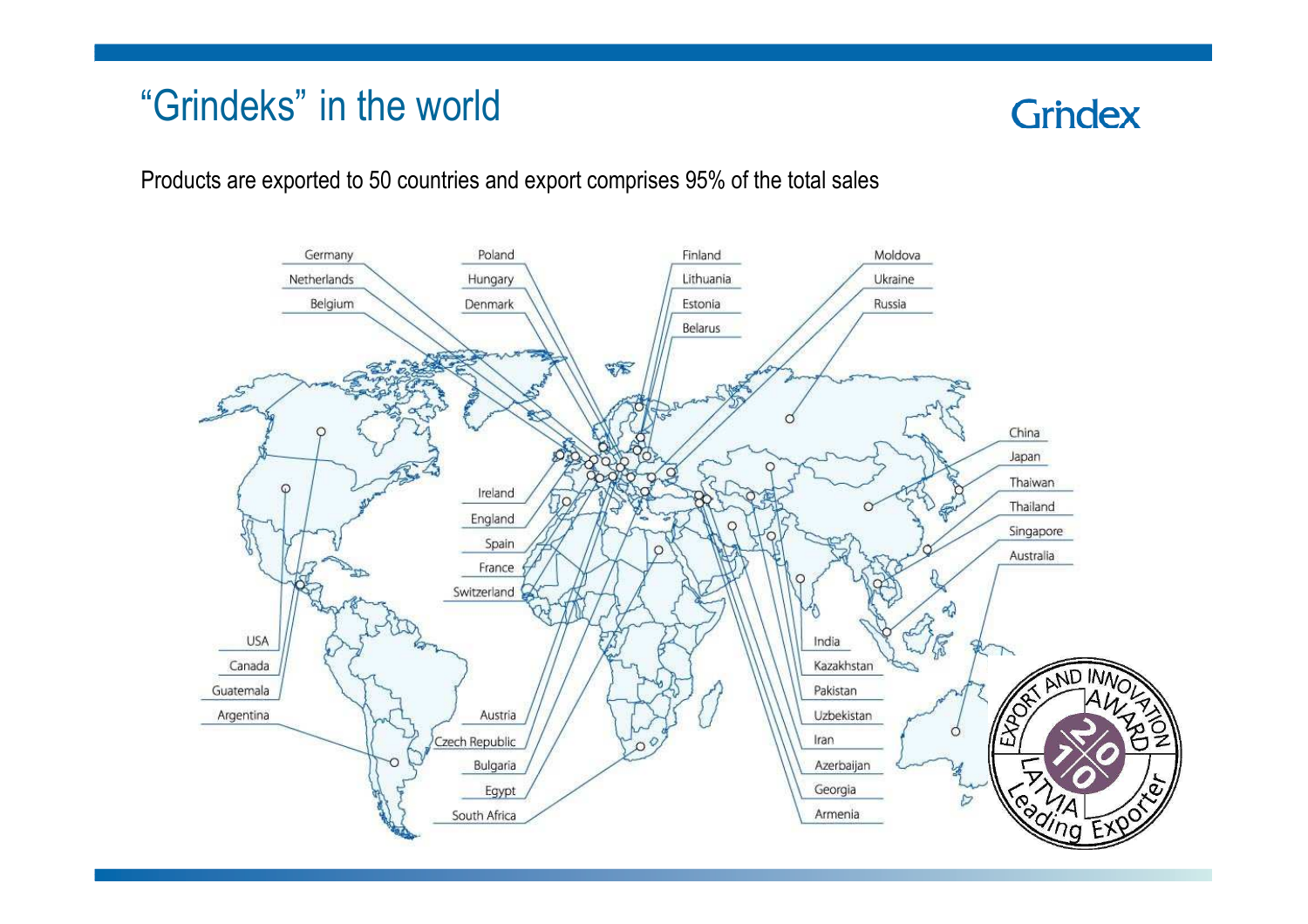## Market overview. Final dosage forms

## Grndex

- Moderate growth in all markets excepting Belarus $\bigcirc$
- Competition becomes increasingly fiercer  $\bigcirc$
- Low-price policy dominates $\bigcirc$
- Protection of interests of local producers in the CIS countries  $\bigcirc$
- Customs Union between Russia, Belarus and Kazakhstan $\bigcirc$
- Mildronate® generics $\bigcirc$

*Competition advantages – Effective, quality productsfor comparatively advantageous price*

The market potential in each of the final dosage product markets is different, and development opportunities depend not only on the market, but also on purchasing capacity and public health policies of a given country.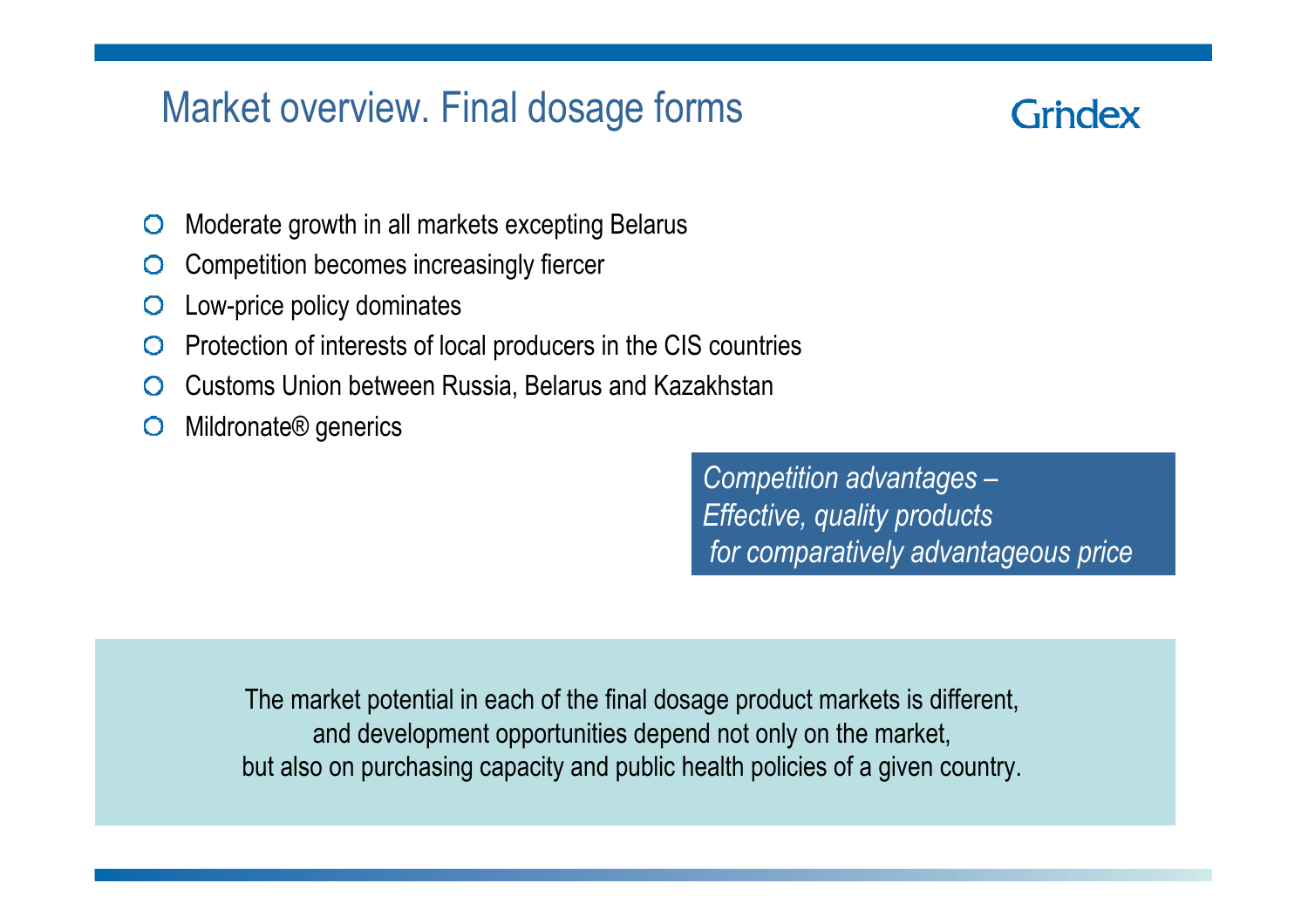#### Market overview. Active pharmaceutical ingredients**Grindex**

- The European Union, the United States and Japan face stiffer competition as more and more  $\bigcirc$ Chinese and Indian manufacturers offer substances in these regulated markets
- With increasing competition, increases the number of counterfeit substances  $\circ$
- Participation in an international project "Fingerprinting" organized by the EDQM $\bigcirc$

*Competition advantages –Complicated products created in multi-stage synthesis*

- Close cooperation with the scientific centres in Latvia and other countries $\bigcirc$
- Significant market positions zopiclone's share of world market 25%, oxytocin's share of the  $\bigcirc$ world market – 30%; veterinary substances' market share in the EU – 32%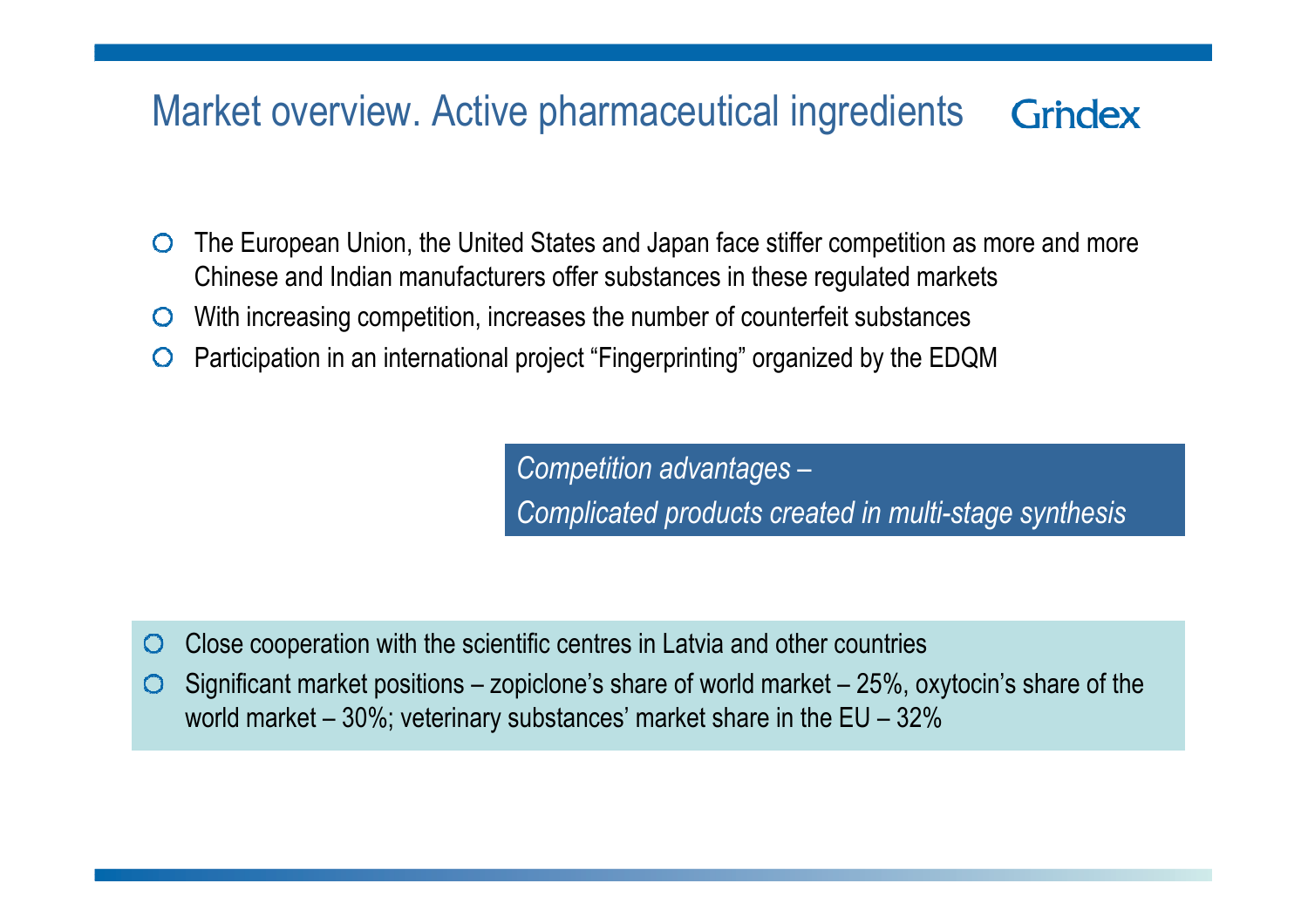## Generics Strategy

- Focus on customer and patient insight $\overline{O}$
- At least 4 new generics annually in four countries simultaneously
- The main therapeutic groups: heart and cardiovascular, anti-cancer and the central nervous  $\bigcirc$ system medications
- Diversification of product portfolio in order to increase competiveness and to reduce proportion of Mildronate®
- 10 years plan of implementation of generics
- Vertical integration solutions

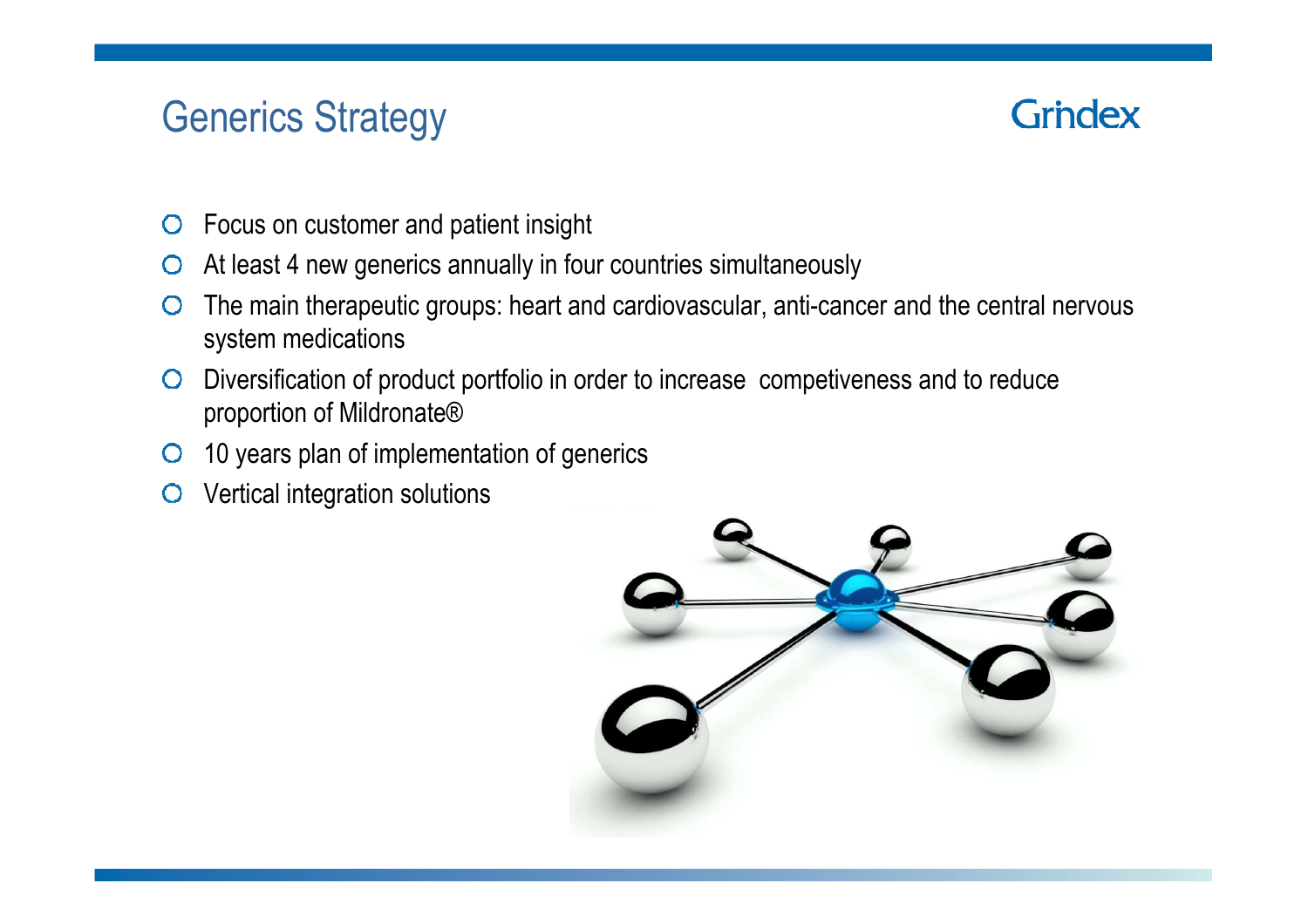## Original product Strategy

- Development of new Mildronate® combinations $\bigcirc$
- Partnership and co-investments in development of new original products $\bigcirc$
- Protection of intellectual property $\bigcirc$
- The main therapeutic groups:  $\bigcirc$ 
	- heart and cardiovascular $\bullet$
	- anti-cancer $\bullet$
	- central nervous system $\bullet$
	- antiviral $\bullet$

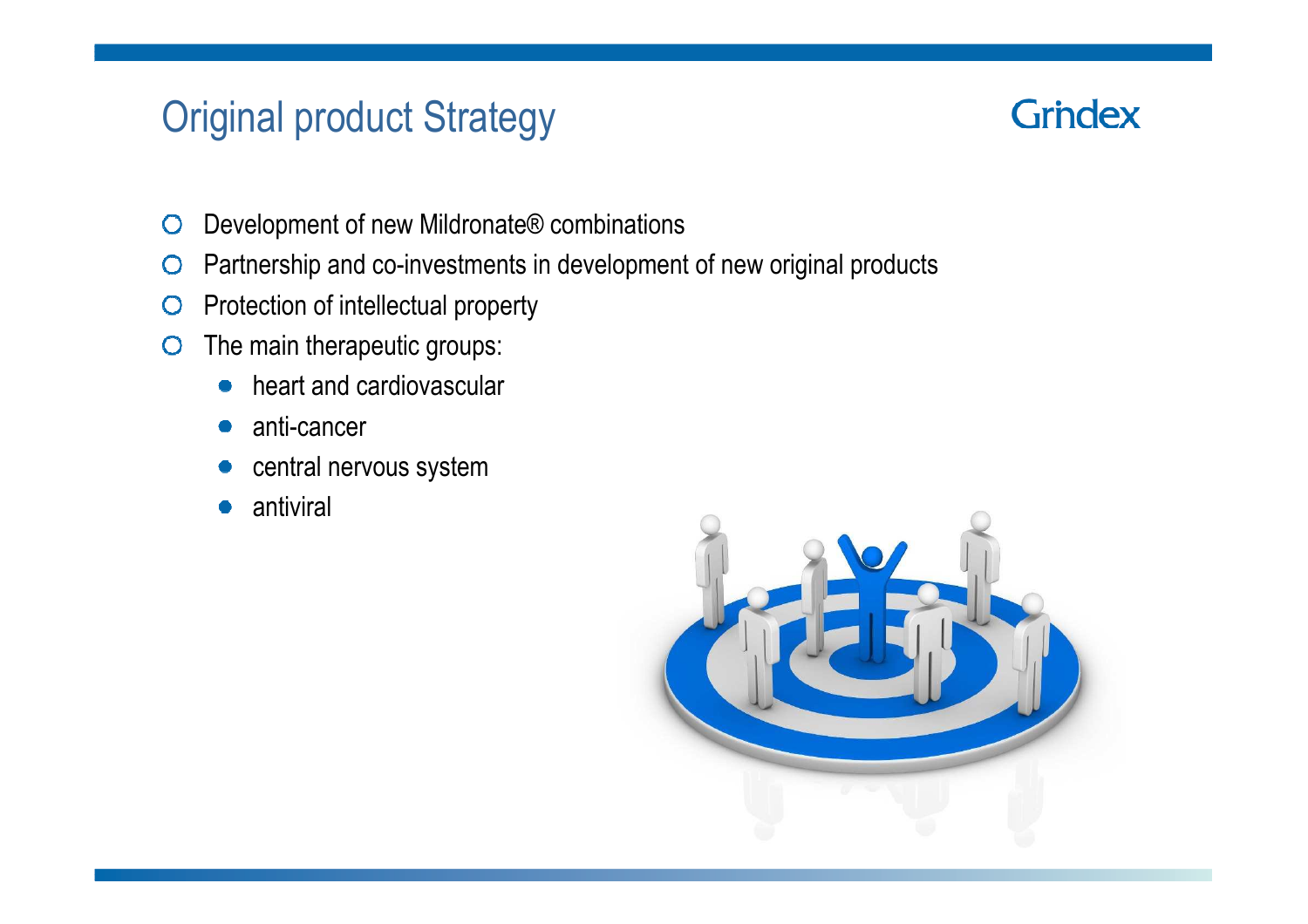## Market Strategy

- Focus on opportunities in the fast growing markets Kazakhstan, Ukraine etc.  $\bigcirc$
- Strengthening position in the main market Russia $\bigcirc$
- Increasing sales in the local market Latvia $\overline{O}$
- Opportunities in Scandinavia and other European markets $\overline{O}$
- Registration process of Mildronate<sup>®</sup> in China

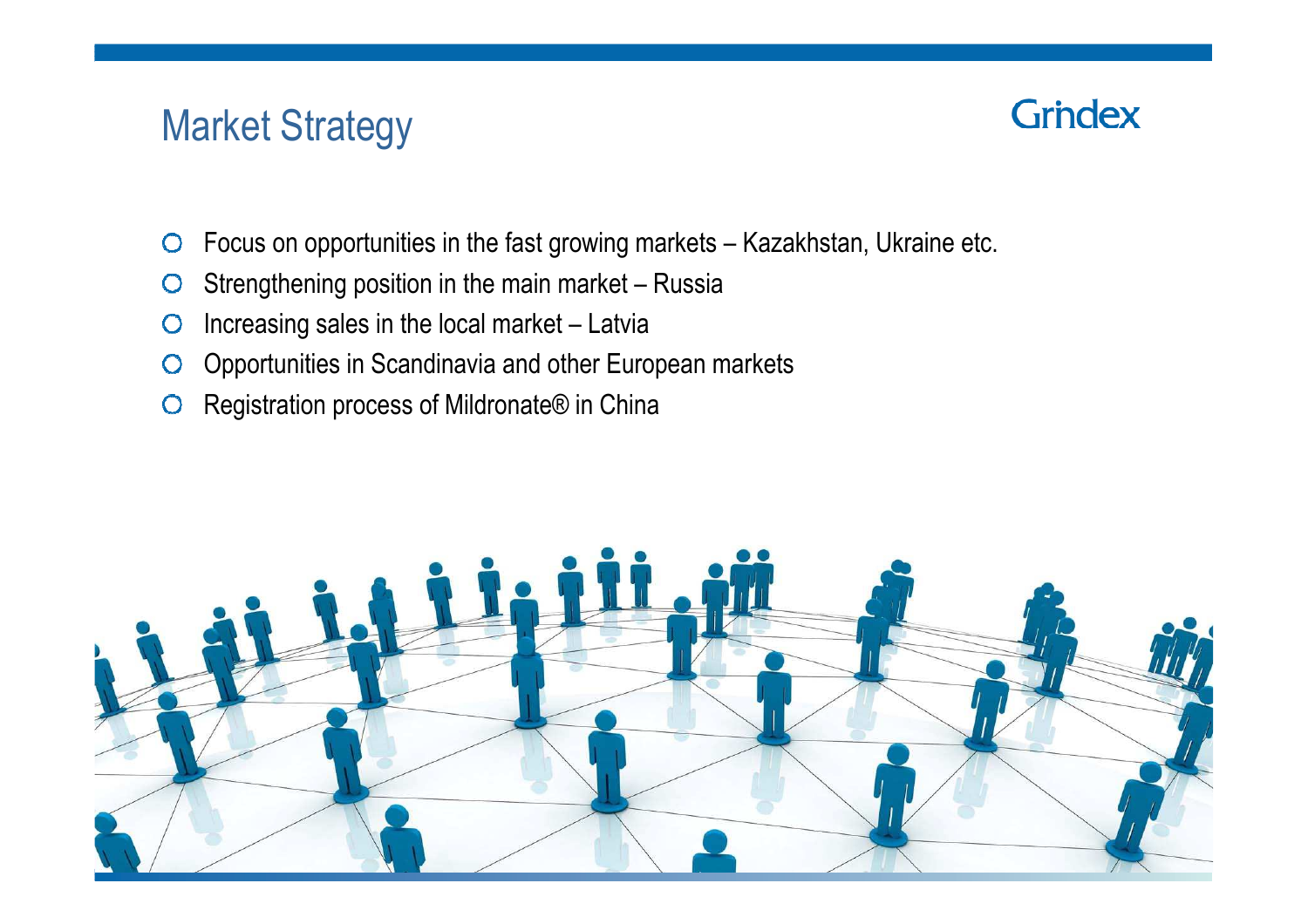## **Summary**

- Annual turnover growth above 10% $\bigcirc$
- At least 4 new generics annually in four countries simultaneously  $\bigcirc$
- Investments in the development of product portfolio $\bigcirc$
- Moderate investments in fixed assets  $\bigcirc$
- Sales increase in existing markets and entrance in new markets $\bigcirc$
- Return on investments of intellectual property $\bigcirc$
- Investments in R&D 10% of net sales $\bigcap$
- Cost effectiveness  $\bigcirc$